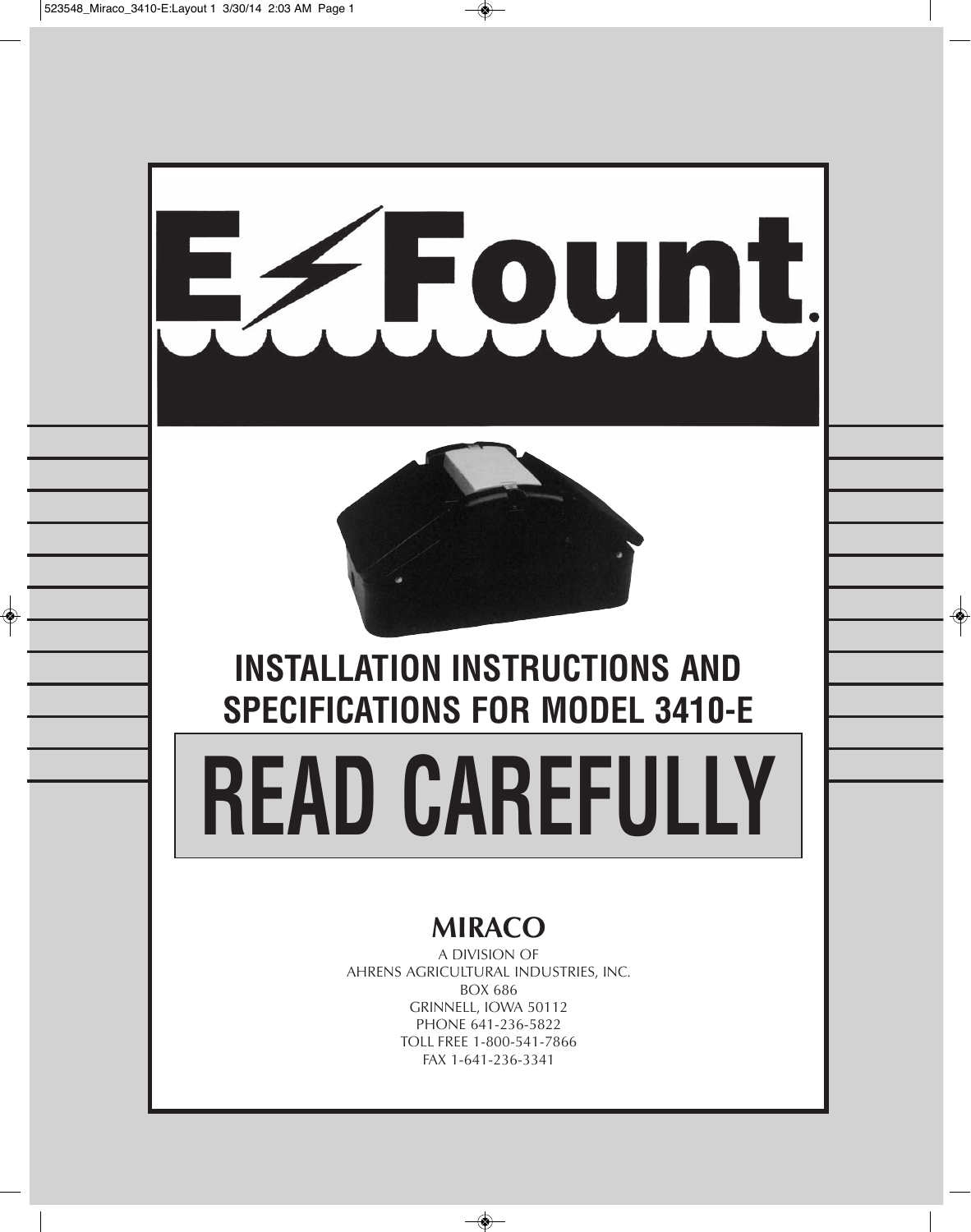# **SPECIFICATIONS**

#### PART 1 - GENERAL

- A. DESCRIPTION:
	- 1. The E-fount is the finest operating, lowest cost, energy efficient livestock waterer on the market today. The Sealed atmosphere helps prevent the formation of scum and algae. It also prevents tongue injuries from contact with frigid steel.
	- 2. All edges are curved and sloped to prevent injury to people and animals.
- B. WEIGHTS & DIMENSIONS

| Model # | <b>Capacity</b>                                     | <b>Gallons</b> | <b>Description</b> | <b>Dimensions</b>                | Weight |
|---------|-----------------------------------------------------|----------------|--------------------|----------------------------------|--------|
| 3410E   | <b>Hogs</b><br>80-100 fat hogs<br>Sows<br>$40 - 50$ |                | 2 liftup lids      | $19" \times 34" \times 16"$ tall | 53#    |

- C. MATERIAL NECESSARY FOR INSTALLATION:
	- 1. Concrete
	- 2. P.V.C. Glue
	- 3. #834 insulated tube
	- 4. Thread sealer or teflon tape

## PART II - MATERIALS, PRODUCTS

- A. MATERIALS:
	- 1. High impact Rockite™ polyethylene.
- B. INSULATION:
	- 1. The base, cover and lid closures are filled with a 3" thickness of Urethane foam.
- C. VALVE:
	- 1. Miraco valve plastic with brass rods and ends.

## D. ELECTRICAL:

- 1. Cartridge heater 75watt
- 2. Cartridge thermostat

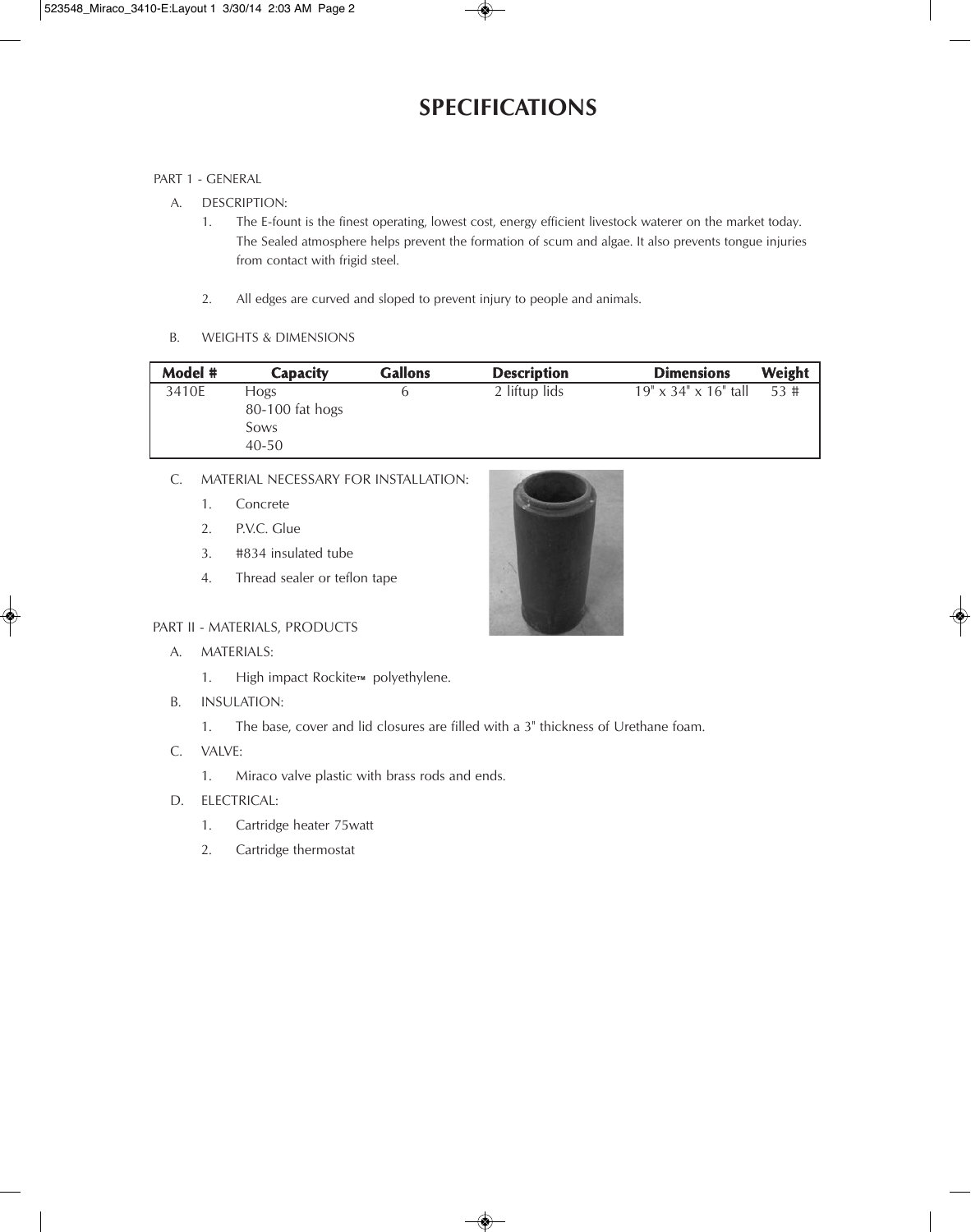# **E-fount #3410E InStALLAtIon InStRuCtIonS**

**NOTE:** For cold climates, insulate the upper portion of your heat well with styrofoam or blue board rigid insulation.



#### **Step 1**

Install your heat well at least 1' below frost or down to your water line to insure frost free operation. Install the water line so it comes up close to the center of the heat well. For existing installation where a small hole is all you have, use a low wattage heat tape on the line to prevent freezing.







#### **Step 3**

After pulling your #14–3 romex or #14–2 with ground up through the hole provided, center your tank and drill 3/8" holes in the cement and drive the 3/8" stainless steel concrete anchors provided.



#### **Step 4**

Measure down 1/4" from the top of the 1 1/2" fitting and make a mark on the 3/4" fill line. Then remove the top 1 1/2" fitting. Merely pull it out, it is not glued in.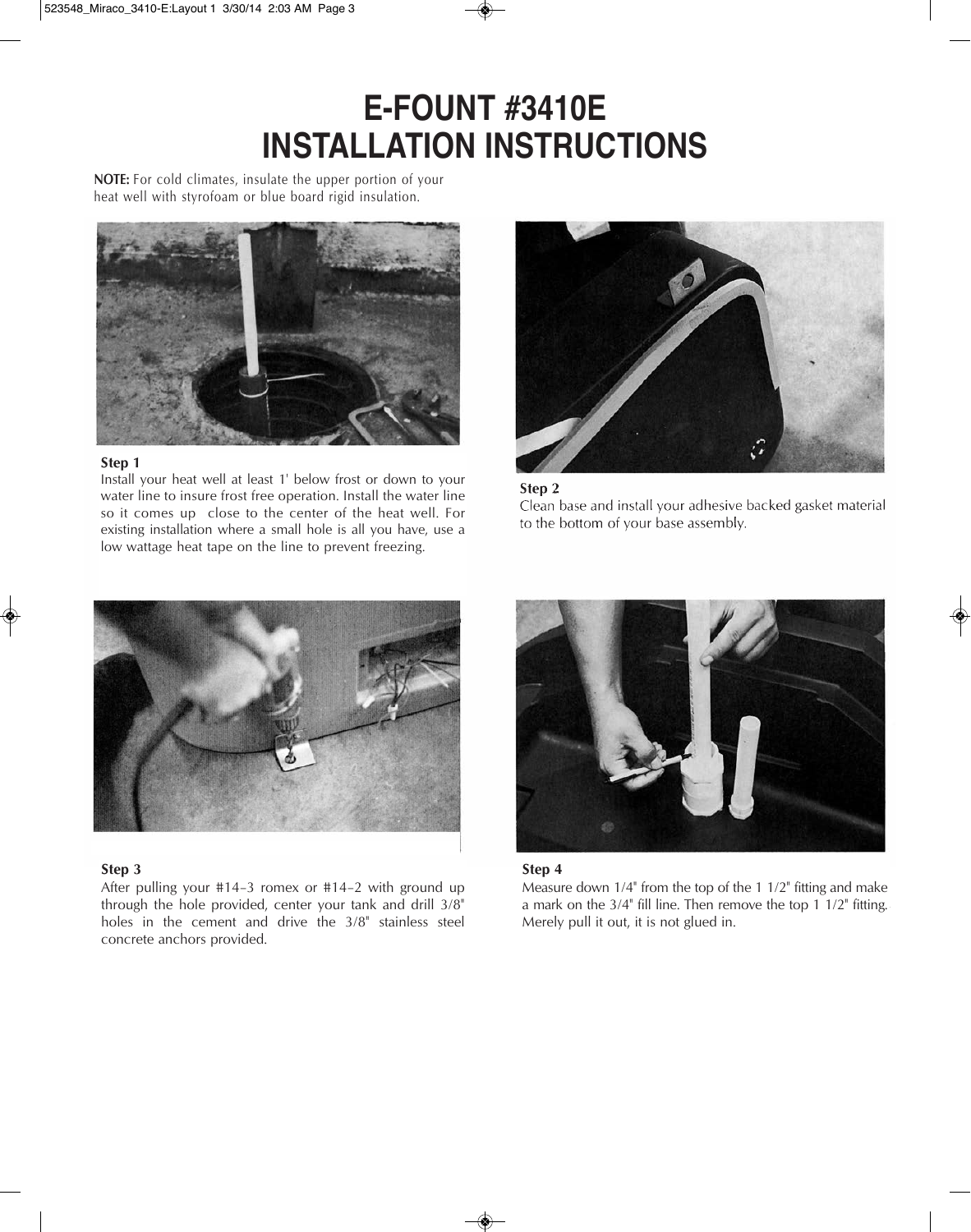

## **Step 5**

Saw off the 3/4" line at the mark you made. Clean off all filings and clean to outer edge of the pipe.



## Step 6

Remove the rubber washer from the  $3/4$ " female adapter and set aside for use later.



Step 7 Use PVC pipe glue to glue the fitting to the  $3/4$ <sup>"</sup> fill line.



Step 8 Push the fitting on tight.



Glue the PVC 1<sup>1</sup>/<sub>2</sub><sup>"</sup> fitting into the bottom fitting. Push down firmly so it seats in tight.



Step 10 Put the rubber washer back on the 3/4" female fitting. Slide on and into the groove. Make sure it is lying flat on top of the  $1^{1/2}$ " fitting so you get a good seal.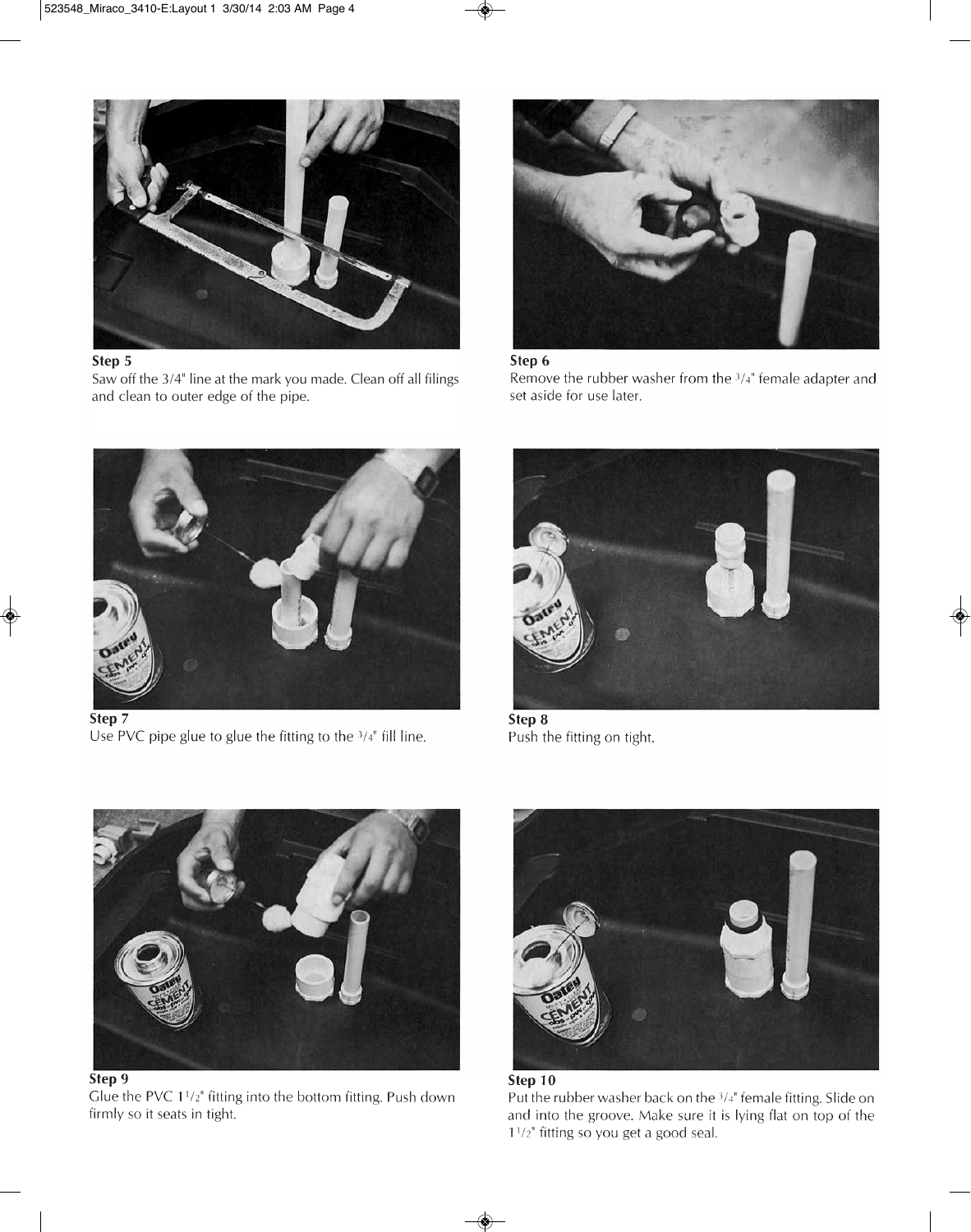

#### Step 11

Screw the  $1^{1}/2$ " trap nut on the  $1^{1}/2$ " fitting and center the 3/4" fitting carefully so you get a good watertight seal. Now is a good time to flush your new system by turning on the water for awhile to flush line.



Step 12 Using pipe thread sealer or teflon tape treat the threads on the valve.







## Step 14

Put the drain plugs in from the inside and install the float assembly with the 1/4" thumb screw. Fill the tank up to the top of the gasket on top of the base. The valve should shut off. When setting, use pliers to tighten the thumb screw. Then secure the top to the base and you're finished.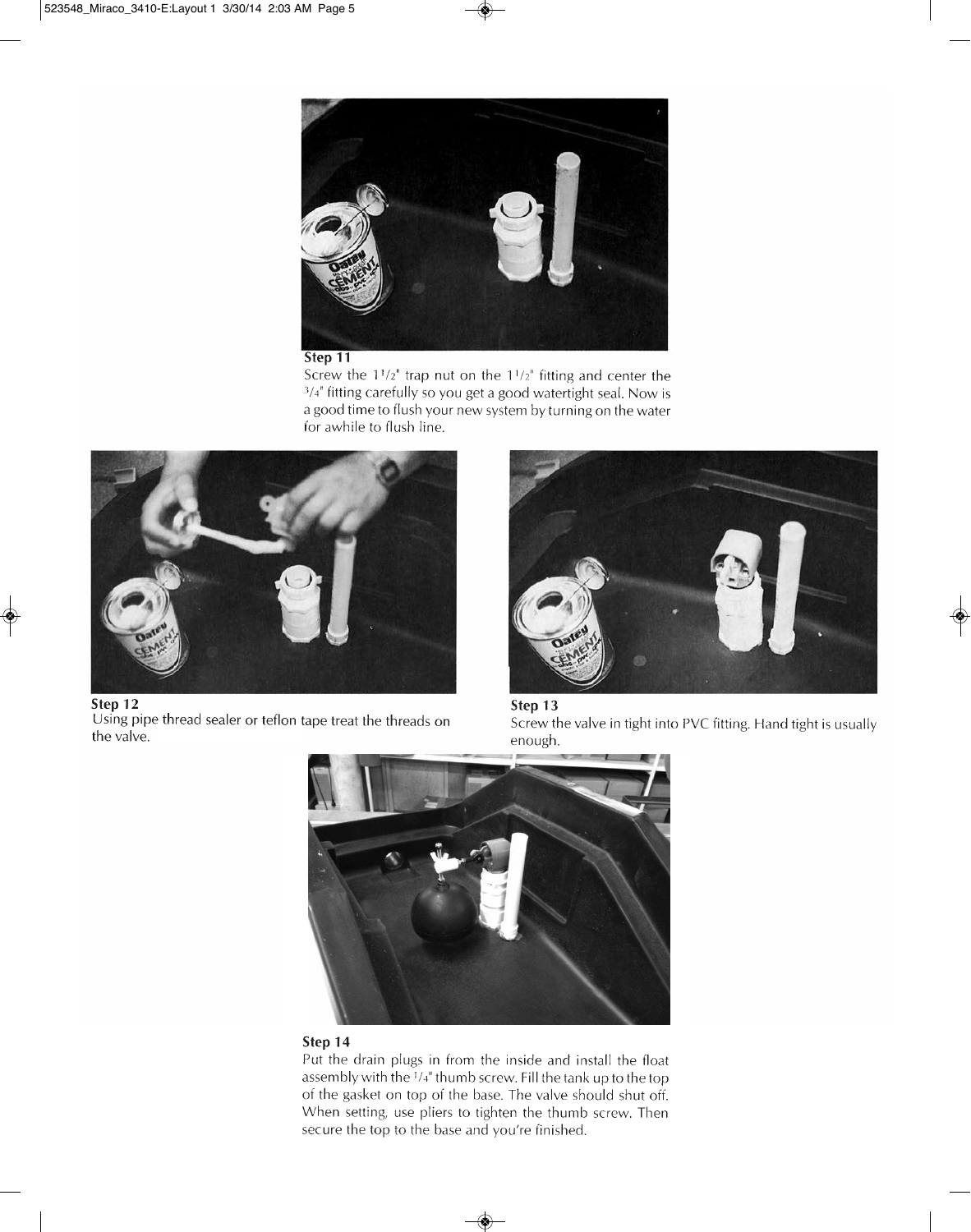

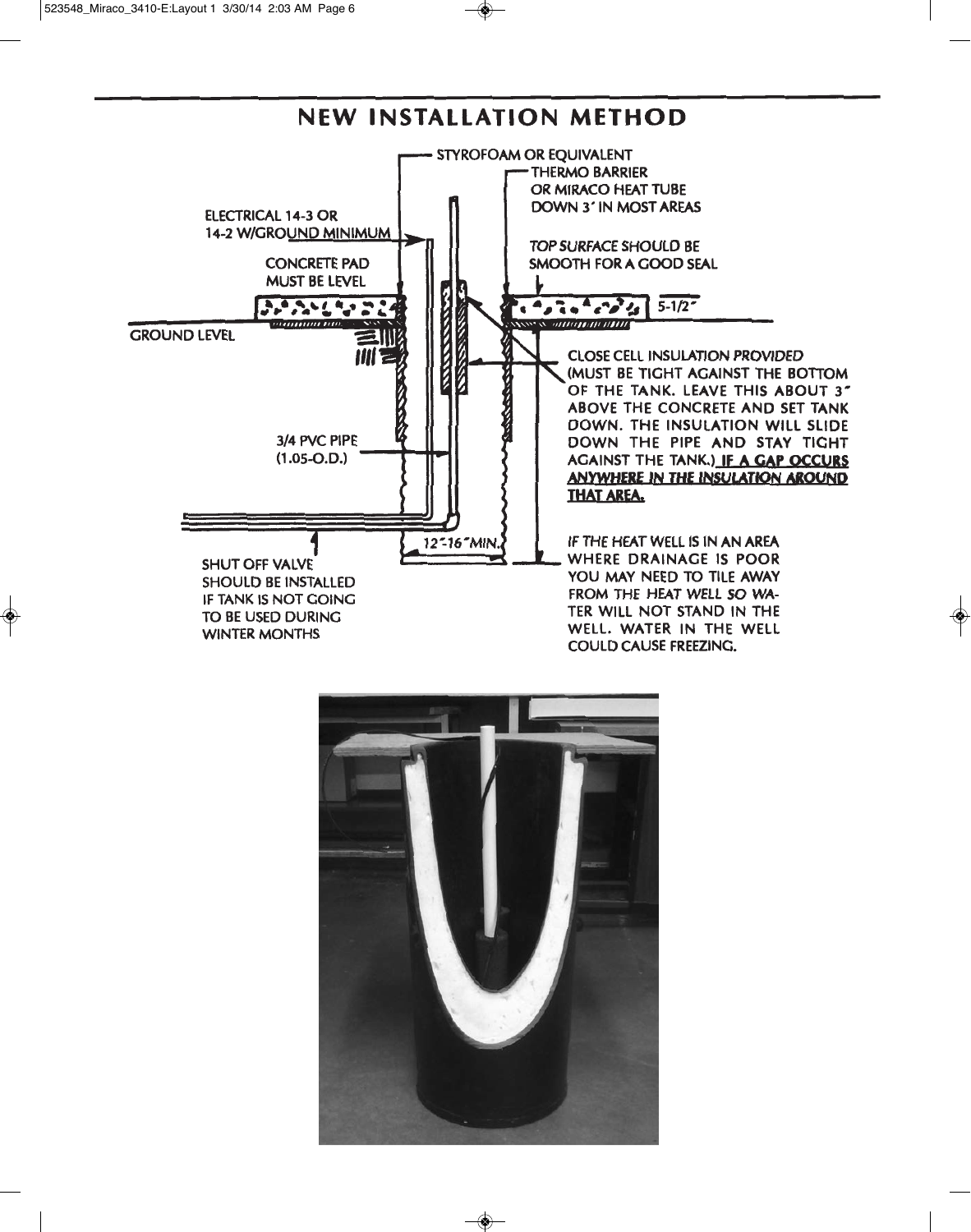

ELECTRICAL CONNECTION-Electrical service must be made and maintained by a qualified electrician. Each fountain must be wired through a fuse box with proper sized wire. (Refer to access plate for electrical requirements.) Hot wire must be run through the thermostat, and the neutral wire run to the white wire or neutral marked wire in junction box. A copper ground rod, buried in a minimum of 10' in soil, must be provided at each fountain. Connect ground wire from rod to ground connection in junction box.

THERMOSTAT-Preset at the factory for 50°.

WARNING-NEVER ALLOW THE E-FOUNT TO SET EMPTY UNLESS THE HEATER HAS BEEN TURNED OFF. ALWAYS DISCONNECT ELECTRICITY TO THE E-FONT BEFORE DRAINING. DAMAGE TO THE TANK CAN OCCUR.

WARNING: THIS INSTALLATION MUST BE MADE AND MAINTAINED IN STRICT CONFORMITY WITH NATIONAL/LOCAL PLUMBING CODES AND NATIONAL/LOCAL ELECTRICAL CODES (CSA IN CANADA). THE APPLICABLE PROVISIONS OF THESE CODES TAKE PRECEDENT. FAILURE TO MAKE AND MAINTAIN ALL INSTALLATIONS PROPERLY MAY RESULT IN LOSS OF LIVESTOCK, PERSONAL INJURY, OR DEATH.

NOTICE: CANADIAN ELECTRICAL CODE-PART 1 REQUIRES LIVESTOCK WATERERS INSTALLED IN FEEDLOTS IN OPEN FEEDING AREAS SHALL BE GROUNDED BY A SEPARATE COPPER GROUNDING CONDUCTOR OR AT LEAST NO.6 AWG TERMINATING AT A POINT WHERE THE BRANCH CIRCUIT RECEIVES ITS SUPPLY.